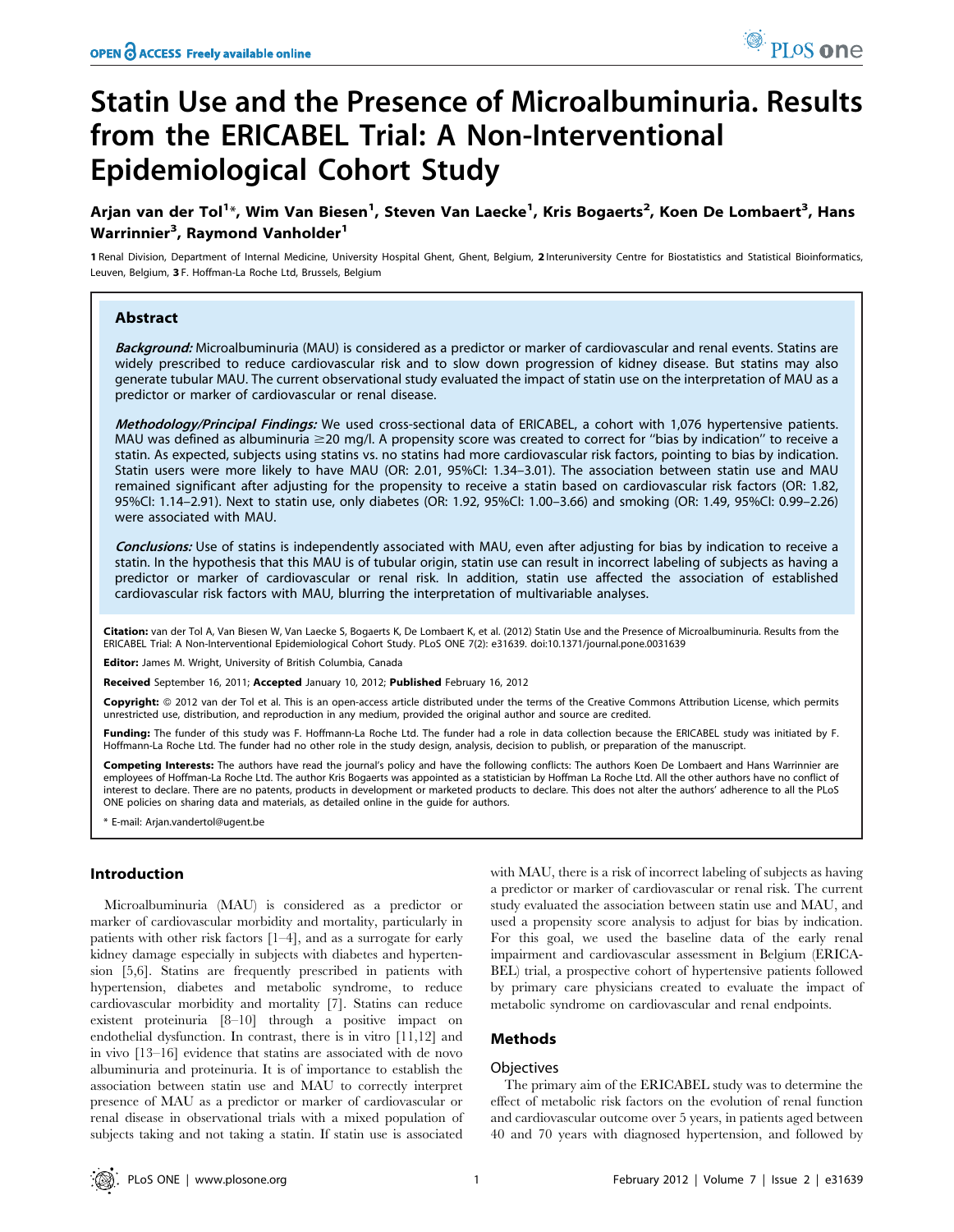their primary care physician. The current analysis was designed to evaluate  $1^\circ$  the association between statin treatment and MAU and  $2^{\circ}$  the impact of statin treatment on the interpretation of the association between individual cardiovascular risk factors and MAU in epidemiological studies.

# Participants

We used the baseline data of the ERICABEL cohort, a noninterventional epidemiological study with a follow up of 5 years that included 1,076 Caucasian patients with hypertension, defined as systolic blood pressure  $\geq 140$  mmHg and/or intake of at least one antihypertensive drug, recruited by 96 general practitioners, between 2006 and 2007, in Belgium. Of the 1076 patients included in this cross-sectional study, 420 patients had a missing value for at least one of the variables under investigation (see appendix table S1 for detailed list). Multiple imputation techniques were used to account for the missing data, using 20 imputations [17]. All characteristics and outcome (MAU) were simultaneously used in the imputation model. The imputation was done using the R function aregImpute from the Hmisc package [18].

#### Description of procedures

Each participating primary care physician was asked to include 10 consecutive hypertensive patients aged between 40–70 years, in a 1:1 sex ratio. The eligible persons were evaluated at baseline and if eligible, sociodemographic information (age, sex, race, and education level), personal and family medical history, smoking status and medication use were collected prospectively in an online database. Body weight was recorded to the nearest 0.1 Kg and height was measured to the nearest centimeter. Body mass index (BMI) was calculated as body weight in Kg divided by height<sup>2</sup> (kg/ m2 ). Blood pressure was measured according to the WHO criteria with a calibrated Omron HEM-907 device (average of 2 measurements, sitting, with 5 minutes in between). All these measurements were done by the primary care physician. After exclusion of a urinary infection or hematuria (negative  $Combur^{\circledR}$ test), MAU was screened by a Micral® dipstick test. MAU was considered present if measured albuminuria was  $\geq 20$  mg/l on a morning midstream urine sample. Blood sampling was performed by the general practitioner in fasting patients.

#### Definitions

The metabolic syndrome was defined as three or more of the following criteria, according to the National Cholesterol Education Program Third Adult Treatment Panel guidelines ATP III criteria [19]: elevated blood pressure  $>$ 130/85 mmHg and/or antihypertensive medication (by definition 100% in this cohort), (2) high plasma triglycerides (>1.7 mmol/l), low HDL cholesterol  $\leq$ 1.0 mmol/l in men and  $\leq$ 1.3 mmol/l in women), (4) abdominal adiposity (waist circumference  $>102/88$  cm men/ women) and/or impaired glucose tolerance (IGT) (fasting plasma glucose  $>6.1$  mmol/l and/or known diabetes).

## Ethics

The study was approved by an independent ethics committee review board, protocol number: ML 19208. A written informed consent was obtained from all participants.

# Statistical methods

All analyses have been performed using SAS software (SAS software, version 9.2 of the SAS System for Windows. Copyright - 2002 SAS Institute Inc.) or R Version 2.12.0 (R Foundation for Statistical Computing, Vienna, Austria. ISBN 3-900051-07-0,

2009) [20]. MAU was considered as a dichotomic variable. Continuous variables were described by their mean, standard deviation, median and interquartile range. Categorical variables were summarised by frequencies and percentages.

A propensity score for statin use was created to correct for ''bias by indication''. Propensity score analysis is a well established method to adjust for confounding by indication in observational trials [21,22]. Primarily, for the statistical analyses, 20 imputed samples were created. In a second step, within each of the 20 samples separately, a propensity model was constructed and the resulting propensity score was calculated for each of these patients. The propensity model included the following variables that were deemed to be possibly related to statin use: age, gender, BMI, waist circumference, SBP, previous CV event, CRP, fasting glucose, diabetes, serum uric acid, HDL and LDL cholesterol, triglycerides, use of angiotensin converting enzyme inhibitor/ angiotensin receptor blocker (ACE-I/ARB) and smoking. Continuous variables in the model were included using restricted cubic splines: each continuous variable was included in the model using 3 dummy variables, called var1, var2 and var3. For the first 5 imputed samples, a histogram of the propensity scores was presented by statin use (see appendix table S2). In addition, in order to check the ability of the propensity scores to balance the two statin groups for baseline characteristics, tables were presented for the first 5 imputed samples, comparing the baseline characteristics between the groups (see appendix table S3). In this way, patients with the same ''likelihood'' or ''propensity'' to receive a statin (i.e. in this setting mainly with comparable cardiovascular risk factors), but in one case taking and in the other case not taking a statin, were compared for presence of MAU.

For comparison of continuous variables, ANOVA was used, adjusted for propensity scores, whereas for binary variables, logistic regression analyses, also adjusted for propensity scores, were employed. Logistic regression analyses were used to assess the association between statin use and MAU using the ''GENMOD'' procedure in SAS. The associations were assessed in each of the 20 imputation samples separately and the results were combined using the SAS procedure ''MIANALYZE''. The following logistic regression models were used:  $1^\circ$ : Univariable model only including statin use;  $2^{\circ}$  a model including statin use and propensity scores (using a restricted cubic spline);  $3^\circ$  a model including statin use, propensity scores and all relevant variables mentioned above. Since the linearity assumption was deemed appropriate for all continuous variables in the model  $(p>0.1$  for the assessment of linearity in the full model), the final model only included linear terms for all variables.

# Results

The baseline characteristics of the population are provided in tables 1 and 2. There was an equal distribution in gender (51.3% males) in the overall cohort. There was a high prevalence of metabolic syndrome (44.5%), diabetes (19.8%), current smokers (36.5%) and MAU (16.4%) in the overall cohort. ACE-I and/or ARB were the most commonly prescribed antihypertensive agents (55.9%). History of a cardiovascular event was recorded in 11.3% of the patients. Mean age of the cohort was  $57.5\pm7.5$  years. One third (30.8%) of the patients used a statin.

In univariable analysis, statin users were more likely to be male  $(p<0.001)$ , had a higher frequency of metabolic syndrome (p<0.001), diabetes type 2 (p<0.001), MAU (p<0.001), ACE-i/ ARB treatment  $(p<0.001)$ , and previous cardiovascular events (p $<0.001$ ), were older (p $<0.001$ ), had larger BMI (p $<0.001$ ), lower diastolic blood pressure  $(p = 0.02)$ , higher fasting glucose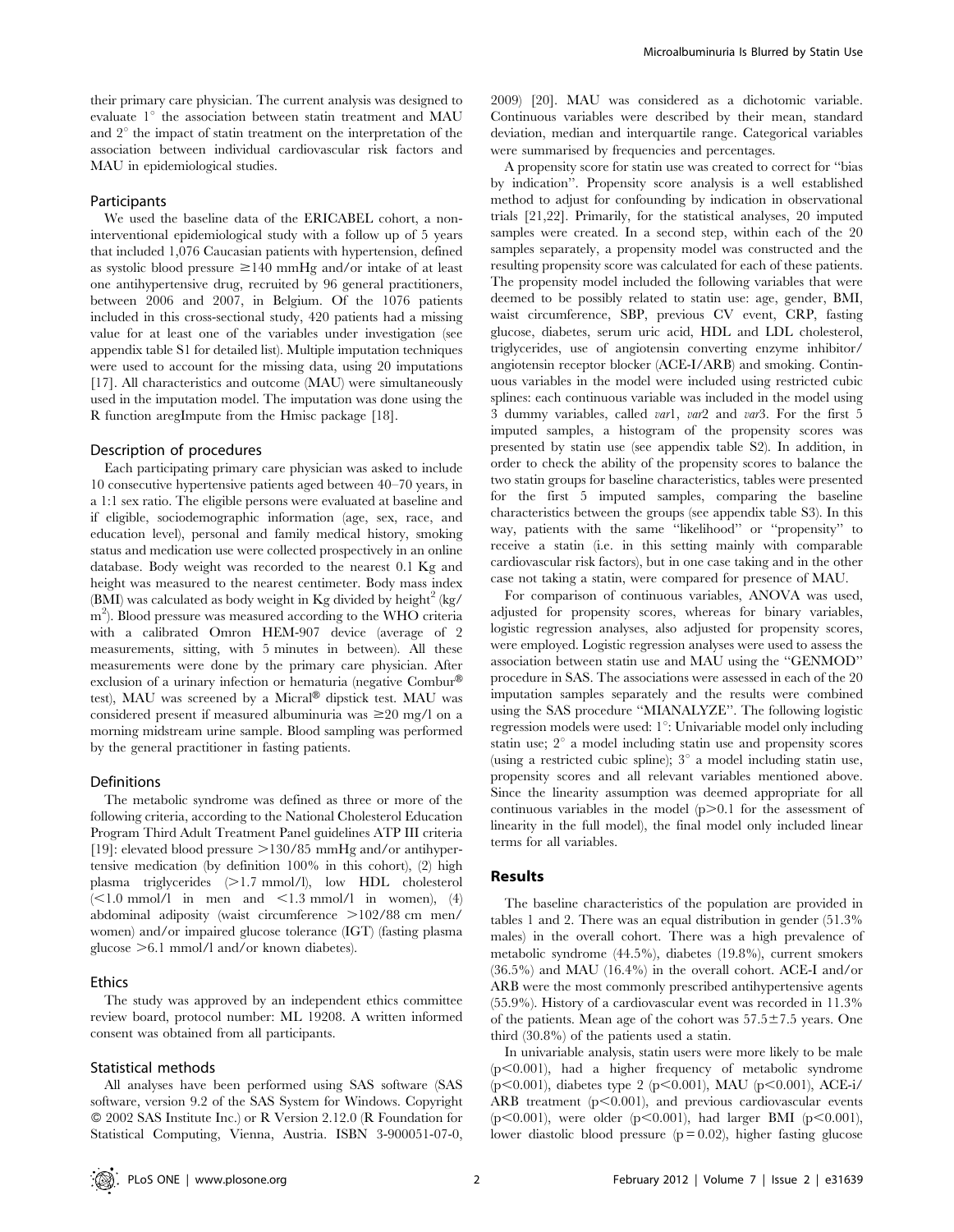# Table 1. Baseline characteristics (categorical variables).

| parameter       | No statins $(N = 724)$ | Statins $(N = 332)$ | Statin use unknown<br>$(N = 20)$ | Total (N = 1076) | <b>P</b> * | P§      |
|-----------------|------------------------|---------------------|----------------------------------|------------------|------------|---------|
| <b>Female</b>   | 384/724 (53%)          | 132/332 (39.8%)     | 7/19 (36.8%)                     | 523/1075 (48.7%) | < .001     | < 0.001 |
| мs              | 239/624 (38.3%)        | 172/299 (57.5%)     | 2/4 (50.0%)                      | 413/927 (44.6%)  | < 0.001    | < 0.001 |
| <b>Diabetes</b> | 98/700 (14.0%)         | 104/327 (31.8%)     | $2/5(40.0\%)$                    | 204/828 (19.8%)  | < .001     | < 0.001 |
| Smoker          | 249/698 (35.7%)        | 123/325 (37.9%)     | $3/5(60.0\%)$                    | 375/653 (36.5%)  | 0.438      | 0.501   |
| <b>MAU</b>      | 68/529 (12.9%)         | 60/248 (24.2%)      | $0/4$ (0.0%)                     | 128/653 (16.4%)  | < .001     | < 0.001 |
| <b>ACE-ARB</b>  | 358/724 (49.5%)        | 232/332 (69.9%)     |                                  | 590/1056 (55.9%) | < 0.001    | < 0.001 |
| CV event        | 38/693 (5.5%)          | 77/325 (23.7%)      | $1/5(20.0\%)$                    | 116/1023 (11.3%) | < .001     | < 0.001 |

MS: metabolic syndrome, MAU: microalbuminuria, ACE-I/ARB: angiotensin converting enzyme inhibitor/angiotensin receptor blocker, CVevent: cardiovascular event.<br>p\*:p values between all three groups; p§: p value between users doi:10.1371/journal.pone.0031639.t001

| <b>Patient Characteristic</b> | <b>Statistic</b> | <b>No statin</b> | <b>Statin</b>    | <b>Statin use</b><br>unknown | <b>Total</b>     | P*     | P§     |
|-------------------------------|------------------|------------------|------------------|------------------------------|------------------|--------|--------|
| Age (years)                   | $Mean \pm SD$    | $56.8 \pm 7.6$   | $59.1 \pm 7.1$   | $58.2 \pm 6.0$               | $57.5 \pm 7.5$   | < .001 | < .001 |
|                               | Median           | 57.2             | 60.0             | 58.6                         | 58.5             |        |        |
|                               | N                | 724              | 332              | 19                           | 1075             |        |        |
| BMI (kg/m <sup>2</sup> )      | $Mean \pm SD$    | $29.3 \pm 5.4$   | $30.6 \pm 5.5$   | $30.5 \pm 4.4$               | $29.7 \pm 5.4$   | 0.001  | < .001 |
|                               | Median           | 28.5             | 29.7             | 31.7                         | 28.8             |        |        |
|                               | N                | 689              | 326              | 5                            | 1020             |        |        |
| SBP (mmHg)                    | $Mean \pm SD$    | $143.5 \pm 15.4$ | $142.6 \pm 16.3$ | $148.5 \pm 10.6$             | $143.3 \pm 15.7$ | 0.527  | 0.394  |
|                               | Median           | 142.5            | 140.0            | 152.0                        | 142.0            |        |        |
|                               | N                | 704              | 331              | 5                            | 1040             |        |        |
| DBP (mmHg)                    | $Mean \pm SD$    | $84.4 \pm 9.7$   | $82.9 + 9.9$     | $86.7 \pm 5.8$               | $84.0 \pm 9.8$   | 0.054  | 0.020  |
|                               | Median           | 84.5             | 82.0             | 86.5                         | 83.5             |        |        |
|                               | N                | 704              | 331              | 5                            | 1040             |        |        |
| Glucose (mmol/l)              | $Mean \pm SD$    | $5.6 + 2.9$      | $6.3 \pm 2.1$    | $6.8 + 1.4$                  | $5.9 + 2.7$      | 0.001  | < .001 |
|                               | Median           | 5.2              | 5.7              | 6.9                          | 5.3              |        |        |
|                               | N                | 644              | 311              | 4                            | 959              |        |        |
| Uric acid (umol/l)            | $Mean \pm SD$    | $339 + 89$       | $357 + 83$       | $291 \pm 83$                 | $345 + 89$       | 0.008  | 0.004  |
|                               | Median           | 333              | 357              | 286                          | 339              |        |        |
|                               | N                | 629              | 306              | 4                            | 939              |        |        |
| Triglycerides (mmol/l)        | $Mean \pm SD$    | $1.6 \pm 1.1$    | $1.9 + 1.1$      | $2.0 \pm 1.7$                | $1.7 \pm 1.1$    | 0.011  | 0.003  |
|                               | Median           | 1.3              | 1.6              | 1.4                          | 1.4              |        |        |
|                               | N                | 638              | 316              | $\overline{4}$               | 958              |        |        |
| LDL-Cholesterol (mmol/l)      | $Mean \pm SD$    | $3.2 \pm 0.8$    | $2.7 \pm 1.0$    | $2.9 + 0.8$                  | $3.0 \pm 0.9$    | < .001 | < 0.01 |
|                               | Median           | 3.2              | 2.6              | 3.2                          | 3.0              |        |        |
|                               | N                | 628              | 312              | 4                            | 944              |        |        |
| HDL-Cholesterol (mmol/l)      | $Mean \pm SD$    | $1.5 \pm 0.5$    | $1.4 \pm 0.4$    | $1.3 \pm 0.4$                | $1.5 \pm 0.5$    | 0.004  | 0.001  |
|                               | Median           | 1.4              | 1.3              | 1.4                          | 1.4              |        |        |
|                               | ${\sf N}$        | 637              | 315              | 4                            | 956              |        |        |
| CRP (mg/dl)                   | $Mean \pm SD$    | $0.5 + 0.8$      | $0.4 + 0.5$      | $0.4 + 0.4$                  | $0.5 - 0.7$      | 0.148  | 0.055  |
|                               | Median           | 0.3              | 0.2              | 0.4                          | 0.3              |        |        |
|                               | N                | 608              | 291              | 4                            | 903              |        |        |

# Table 2. Baseline characteristics (continuous variables).

BMI: body mass index, SBP: systolic blood pressure, DBP diastolic blood pressure, CRP: C-reactive protein. p\*:p values between all three groups; p§: p value between users vs. non statin users.

doi:10.1371/journal.pone.0031639.t002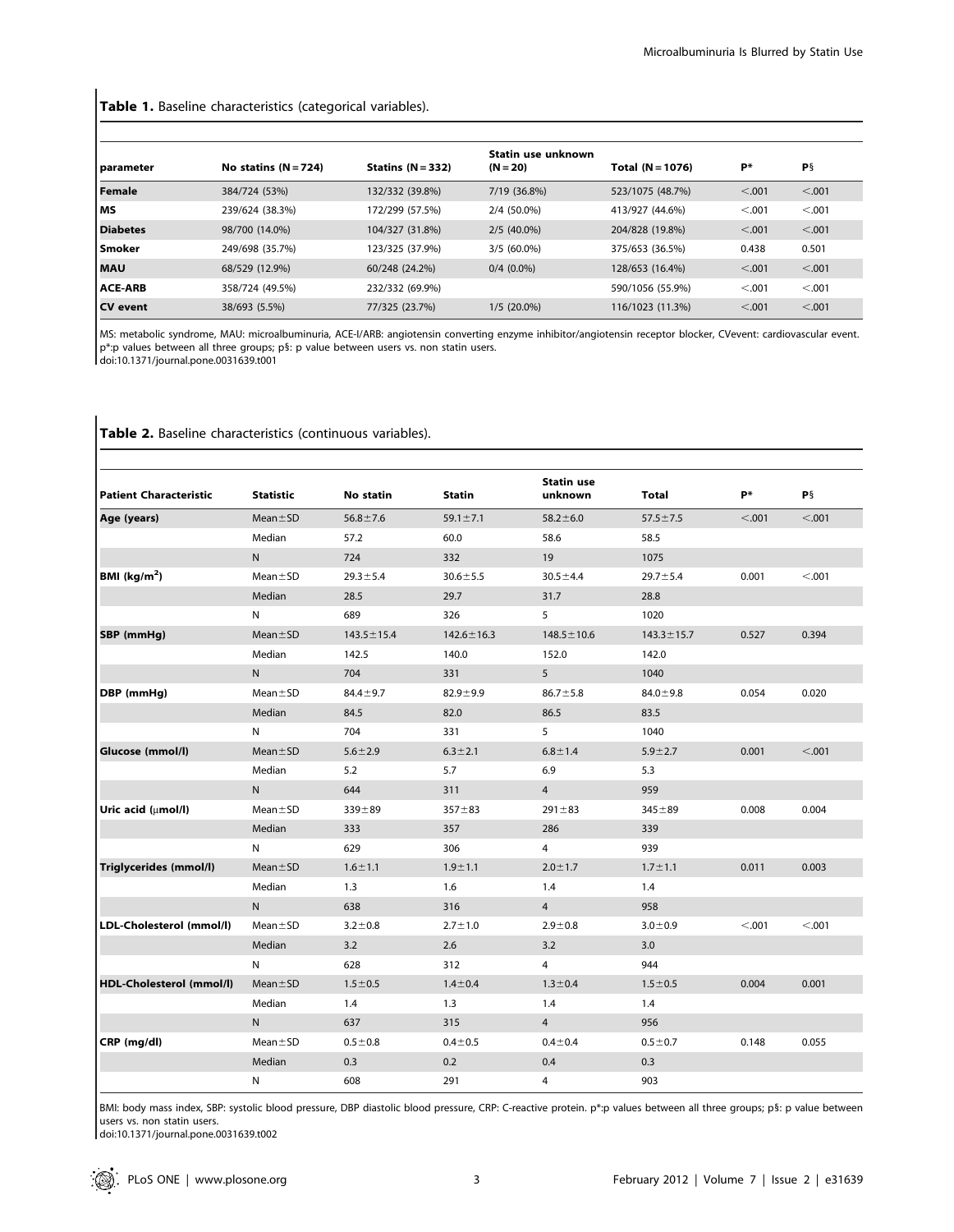$(p<0.001)$ , serum uric acid  $(p=0.004)$ , and triglycerides  $(p=0.003)$ , had lower levels of LDL  $(p<0.001)$  and HDL cholesterol  $(p = 0.001)$  compared to patients not taking stating (tables 1 and 2). The univariable odds ratio of MAU in patients using vs. not using a statin was 2.01 (95% CI: 1.34–3.01,  $p = 0.0009$ , table 3A).

After multivariable analysis including the propensity score for statin use, the odds of MAU was still significantly higher in patients taking a statin (OR: 1.82, 95% CI: 1.14–2.91,  $p = 0.01$ , table 3B). When all other variables were forced into the model, use of statin still was independently associated with a higher odds of MAU (OR: 1.90, 95% CI: 1.15–3.11,  $p = 0.01$ , table 3C). Next to statin use, only diabetes (OR: 1.92, 95% CI: 1.00–3.66,  $p = 0.05$ ) and smoking (OR: 1.49, 95% CI: 0.99–2.26,  $p = 0.06$ ) were independently associated with MAU after adjusting for the likelihood of receiving a statin, suggesting that prescription of a statin overrides the association between cardiovascular risk factors, MAU and creates collinearity by acting as a surrogate.

#### **Discussion**

Our data create concern on the use of MAU as a predictor or marker of cardiovascular or renal disease in cohorts with patients using statins. Statin use apparently could blur the interpretation of MAU by two potential mechanisms:  $1^{\circ}$  higher prevalence of MAU in patients using a statin, even after correction for bias by

Table 3. Association between statin use and microalbuminuria (MAU).

| <b>Parameter</b>     |      | 95%<br>Confidence | P-value                                       |
|----------------------|------|-------------------|-----------------------------------------------|
| Statin use           | 2.01 | (1.34; 3.01)      | < 0.001                                       |
| Statin use           | 1.82 | (1.14; 2.91)      | 0.01                                          |
| Pscore\$             |      |                   | 0.6                                           |
| Statin use           | 1.90 | (1.15; 3.11)      | 0.01                                          |
| Pscore               | 7.92 | (0.18; 357.3)     | 0.28                                          |
| Age                  | 1.02 | (0.91; 1.14)      | 0.74                                          |
| <b>Diabetes</b>      | 1.92 | (1.004; 3.66)     | 0.05                                          |
| Smoker               | 1.49 | (0.99; 2.26)      | 0.06                                          |
| ACE-I/ARB            | 1.47 | (0.92; 2.34)      | 0.11                                          |
| CV event             | 1.32 | (0.59; 2.95)      | 0.50                                          |
| <b>BMI</b>           | 1.03 | (0.86; 1.24)      | 0.74                                          |
| Mean BP              | 0.96 | (0.89; 1.04)      | 0.35                                          |
| Fasting glucose      | 0.97 | (0.91; 1.04)      | 0.44                                          |
| Uric acid            | 0.89 | (0.50; 1.50)      | 0.61                                          |
| <b>Triglycerides</b> | 0.99 | (0.98; 1.01)      | 0.44                                          |
| Cholesterol          | 1.00 | (0.98; 1.02)      | 0.77                                          |
| CRP                  | 1.49 | (0.01; 359.73)    | 0.89                                          |
|                      |      |                   | <b>Odds Ratio</b><br><b>Estimate Interval</b> |

\$ Pscore = propensity score; The propensity score was fit using a restricted cubic spline.

ACE-I/ARB: angiotensin converting enzyme inhibitor/angiotensin receptor blocker, CV event: cardiovascular event, BMI: body mass index, BP: Blood pressure, CRP: C-reactive protein.

doi:10.1371/journal.pone.0031639.t003

indication and  $2^{\circ}$  masking of cardiovascular risk factors in multivariable analyses, as statin use behaves as a surrogate for these markers. In epidemiological studies evaluating the association between cardiovascular risk factors and MAU, statin use can induce incorrect labeling of patients as having a cardiovascular or renal risk factor, and interpretation of other risk factors for cardiovascular or renal disease can be confounded by the way the use of statins is handled in the analysis. In this cross-sectional analysis, we observed a two-fold higher prevalence of MAU in subjects who use vs. those who do not use a statin. However, part of this association (figure S1) can be attributed to bias by indication, as patients are often prescribed statins because they have cardiovascular risk factors which are by themselves associated with enhanced risk for MAU. Indeed, we observed a higher prevalence of cardiovascular risk factors in patients taking vs. not taking a statin in our study. We tried to exclude this bias by indication by the use of a propensity score analysis. Adjusting for the propensity score allows to analyze the difference in occurrence of MAU between patients with a comparable propensity to receive a statin, while one group does whereas the other does not receive the drug. The technique of propensity score is well established to address confounding and bias by indication in observational studies [23,24]. However, this increased odds ratio remained present even after correcting for the fact that statins are usually prescribed in patients with cardiovascular risk factors which by themselves are associated with MAU, using the robust technique of propensity score. This observation can either be due to residual or unmeasured confounding or there can really be an induction of MAU by statin use (figure S1). Our data stress that statin use confounds the impact of the individual risk factors on MAU, as statin use behaves as a surrogate for presence of cardiovascular risk factors. As a consequence, in studies where MAU is either used as a marker or as a surrogate endpoint, the association between outcomes and certain cardiovascular risk factors can be blurred, and this in an unpredictable and variable fashion, depending upon the prevalence of statin use in the cohort. On the other hand, if statins really induce MAU, theoretically it can be both of glomerular or of tubular origin (figure S1). We did not find any publication, either human, animal or in vitro, indicating that statin associated proteinuria is of glomerular origin, but at least three in vitro or animal studies demonstrated that statins do inhibit tubular reabsorption of filtered albumin and in this way could generate MAU in a dose-dependent manner and in absence of cytotoxicity [11,12,25]. There is also growing evidence that also in other conditions MAU can be the consequence of tubular dysfunction, even in presence of an entirely intact glomerulus [26,27]. One epidemiological study in humans also coined statin induced proteinuria as being tubular in origin, and even demonstrated a dose-effect relation with rosuvastatin [28]. This would explain why statins fail to consistently result in reduction of MAU in subjects with low grade MAU, or why higher vs. lower doses of statin fail to further reduce MAU [29,30], as the beneficial effect of statins on the glomerular MAU is counterbalanced by the induction of tubular MAU. It is very unlikely that statin induced MAU is associated with an increased cardiovascular risk, but its impact on the functional capacity and the morphological integrity of the kidneys is unknown. Even when the tubular albuminuria induced by statins is harmless [31], it interferes with the implication of MAU as predictor or marker of cardiovascular and renal risk by incorrectly labeling a subject as having a risk factor. Of note, this would imply that the prognostic impact of glomerular MAU (so not induced by statin use) in populations with a high prevalence of statin use, would be underestimated. The hypothesis that statin induced MAU is tubular in origin would also fit with the favorable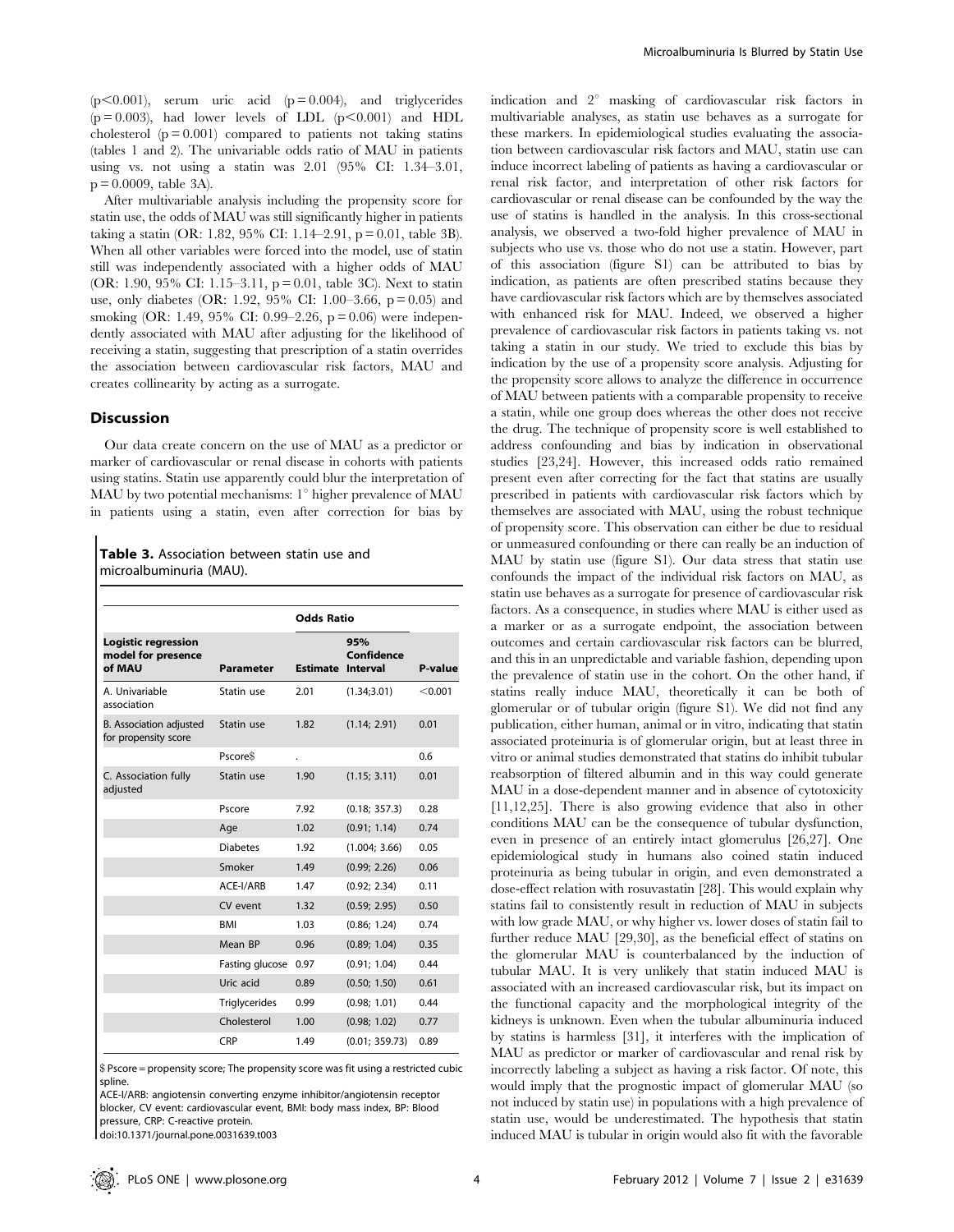effect of statins on cardiovascular disease and on progression of renal disease, as these effects are related to the reduction of glomerular MAU associated with the improvement of endothelial dysfunction [32,33].

## Limitations

This cross-sectional study could not prove a causal connection between statin use and de novo MAU. Using the technique of propensity score we achieved ''pseudo-randomization'', which in fact obviates the drawbacks imposed by the method of the study, but which is not free from unmeasured biases [24]. Unfortunately, although dose dependency and a higher frequency of more potent inhibitors of HMG coA reductase could add further strength to the association with MAU, the prescribed daily dose and type of statin were as per protocol not registered in our study. Another limitation of our study is that MAU was measured in a single morning urine, whereas guidelines recommend to have at least two positive MAU in three consecutive first morning urine samples before labeling a person as having MAU [34]. However, in view of the mechanism of inhibition of tubular endocytosis, it is unlikely that statin associated MAU would disappear by repeated testing, unless the statin would be stopped temporarily to confirm the diagnosis. Second, intermittent MAU should not be considered as a predictor or marker of cardiovascular or renal risk, as it is not linked to endothelial dysfunction [35]. In line with this, we demonstrated in another cohort, that patients with intermittent MAU have far less cardiovascular risk factors as compared to patients with persisting MAU [36]. Our study shows that, in addition to the problems caused by single vs. multiple sampling, the use of a statin can also lead to an in incorrect labeling of subject as having MAU.

The strength of this study is that it reflects routine clinical practice in hypertensive patients. To the best of our knowledge, this is the first study pointing to an independent association between statin use and MAU, even after correction for bias by indication by the use of a propensity score, underlining the potential consequences of confounding induced by statin use on the interpretation of MAU as a predictor or marker of cardiovascular or renal disease in epidemiological trials.

According to our data, statins are independently associated with an increased prevalence of MAU, even after correction for bias by indication. As this MAU is most likely of tubular origin, it is uncertain and rather unlikely whether it has the same prognostic impact for renal and cardiovascular disease as endothelial dysfunction induced glomerular MAU. As such, it can lead to incorrect labeling of subjects as having a cardiovascular risk factor.

#### References

- 1. Gerstein HC, Mann JF, Yi Q, Zinman B, Dinneen SF, et al. (2001) Albuminuria and risk of cardiovascular events, death, and heart failure in diabetic and nondiabetic individuals. JAMA 286: 421–426.
- 2. Hallan H, Romundstad S, Kvenild K, Holmen J (2003) Microalbuminuria in diabetic and hypertensive patients and the general population - Consequences of various diagnostic criteria - The Nord-Trondelag Health Study (HUNT). Scandinavian Journal of Urology and Nephrology 37: 151–158.
- 3. Klausen KP, Scharling H, Jensen G, Jensen JS (2005) New definition of microalbuminuria in hypertensive subjects - Association with incident coronary heart disease and death. Hypertension 46: 33–37.
- 4. van der Tol A, Van Biesen W, Verbeke F, De Groote G, Vermeiren F, et al. (2010) Towards a rational screening strategy for albuminuria: results from the unreferred renal insufficiency trial. PloS one 5.
- 5. Bigazzi R, Bianchi S, Baldari D, Campese VM (1998) Microalbuminuria predicts cardiovascular events and renal insufficiency in patients with essential hypertension. Journal of Hypertension 16: 1325–1333.
- 6. Mogensen CE (1999) Microalbuminuria, blood pressure and diabetic renal disease: origin and development of ideas. Diabetologia 42: 263–285.
- 7. Baigent C, Keech A, Kearney PM, Blackwell L, Buck G, et al. (2005) Efficacy and safety of cholesterol-lowering treatment: prospective meta-analysis of data

## Supporting Information

Figure S1 Flow chart of hypotheses to explain the observation of higher prevalence of MAU in statin users. MAU: microalbuminuria, OR: odds ratio, CI: confidence interval. (TIF)

Appendix Table S1 List of missing data per variable. ARB: angiotensin receptor blocker; ACE-I: angiotensin converting enzyme inhibitor. (DOC)

Appendix Table S2 Comparison of Baseline Characteristics Adjusted for Propensity Scores. MS: metabolic syndrome; CV event: cardiovascular event; ARB: angiotensin receptor blocker; ACE-I: angiotensin converting enzyme inhibitor. (DOC)

Appendix Table S3 Propensity Score Model. MS: metabolic syndrome; CV event: cardiovascular event; ARB: angiotensin receptor blocker. (DOC)

#### Acknowledgments

We thank the steering committee members: JM Billiouw, M Couttenye, J Donck, M Dratwa, A Dufour, B Georges, M Henckes, M Jadoul, E. Lessafre, JM Krzesinski, N Lameire, P Leenaerts, R Lins, Y Pirson, JC Stolear, C Tielemans, W Van Biesen, R Vanholder, Y Vanrenterghem, D Verbeelen, G Verpooten and the investigators: F Bare, A Bernaers, I Bijnens, P Blondeel, L Bonami, L Bostoen, N Boussemaere, I Buntinx, D Chevalier, A Cleys, H Cuypers, G D'Hont, E De Ganck, J De Jaeger, A De Leeuw, K De Praeter, K De Schutter, JL Delattre, P Delhaye, A Delvosalle, A Demeester, B Dewaele, M Dooms, B Englebienne, L Erpicum, P Feys, H Flamee, R Follet, J Galot, K Geens, W Geerts, C Gilio, P Govaert, J Helincks, K Hendrickx, Y Henoumont, G Hoogmartens, S Hoppenbrouwers, J Ingelaere, S Konings, G Lannoo, R Leuridan, M Lootens, J Luyts, D Mebis, J Mestdagh, L Meyvis, B Morelle, D Mulkers, M Nevelsteen, F Nollomont, L Phang, A Pollet, E Pycke, V Re´my, M Rombouts, P Schleich, E Schoofs, H Symons, C Tack, L Tanghe, J Van Assche, J Van Boxem, O Van Damme, E Van der Putte, H Van der Stockt, J Van Massenhove, N Van Mulders, M Vande Voorde, D Vanmansart, J Vermaete, J Vernijns, L Vernijns, B Verstraete, A Ville´, E Willekens, S Delville, M Deroubaix, M Ferro, M Ghesquiere, L Rouvroy, P Soetaert, N Van Nieuwenhuyse, E Vanden Eynde.

#### Author Contributions

Conceived and designed the experiments: AvdT WVB SVL. Performed the experiments: AvdT WVB. Analyzed the data: AvdT WVB KB. Contributed reagents/materials/analysis tools: KDL HW. Wrote the paper: AvdT WVB RV.

from 90,056 participants in 14 randomised trials of statins. Lancet 366: 1267–1278.

- 8. Douglas K, O'Malley PG, Jackson JL (2006) Meta-analysis: the effect of statins on albuminuria. Annals of internal medicine 145: 117–124.
- 9. Sandhu S, Wiebe N, Fried LF, Tonelli M (2006) Statins for improving renal outcomes: a meta-analysis. Journal of the American Society of Nephrology: JASN 17: 2006–2016.
- 10. Fried LF, Orchard TJ, Kasiske BL (2001) Effect of lipid reduction on the progression of renal disease: a meta-analysis. Kidney International 59: 260– 269.
- 11. Verhulst A, D'Haese PC, De Broe ME (2004) Inhibitors of HMG-CoA reductase reduce receptor-mediated endocytosis in human kidney proximal tubular cells. Journal of the American Society of Nephrology: JASN 15: 2249–2257.
- 12. Sidaway JE, Davidson RG, McTaggart F, Orton TC, Scott RC, et al. (2004) Inhibitors of 3-hydroxy-3-methylglutaryl-CoA reductase reduce receptormediated endocytosis in opossum kidney cells. Journal of the American Society of Nephrology: JASN 15: 2258–2265.
- 13. van Zyl-Smit R, Firth JC, Duffield M, Marais AD (2004) Renal tubular toxicity of HMG-CoA reductase inhibitors. Nephrology, dialysis, transplantation: official